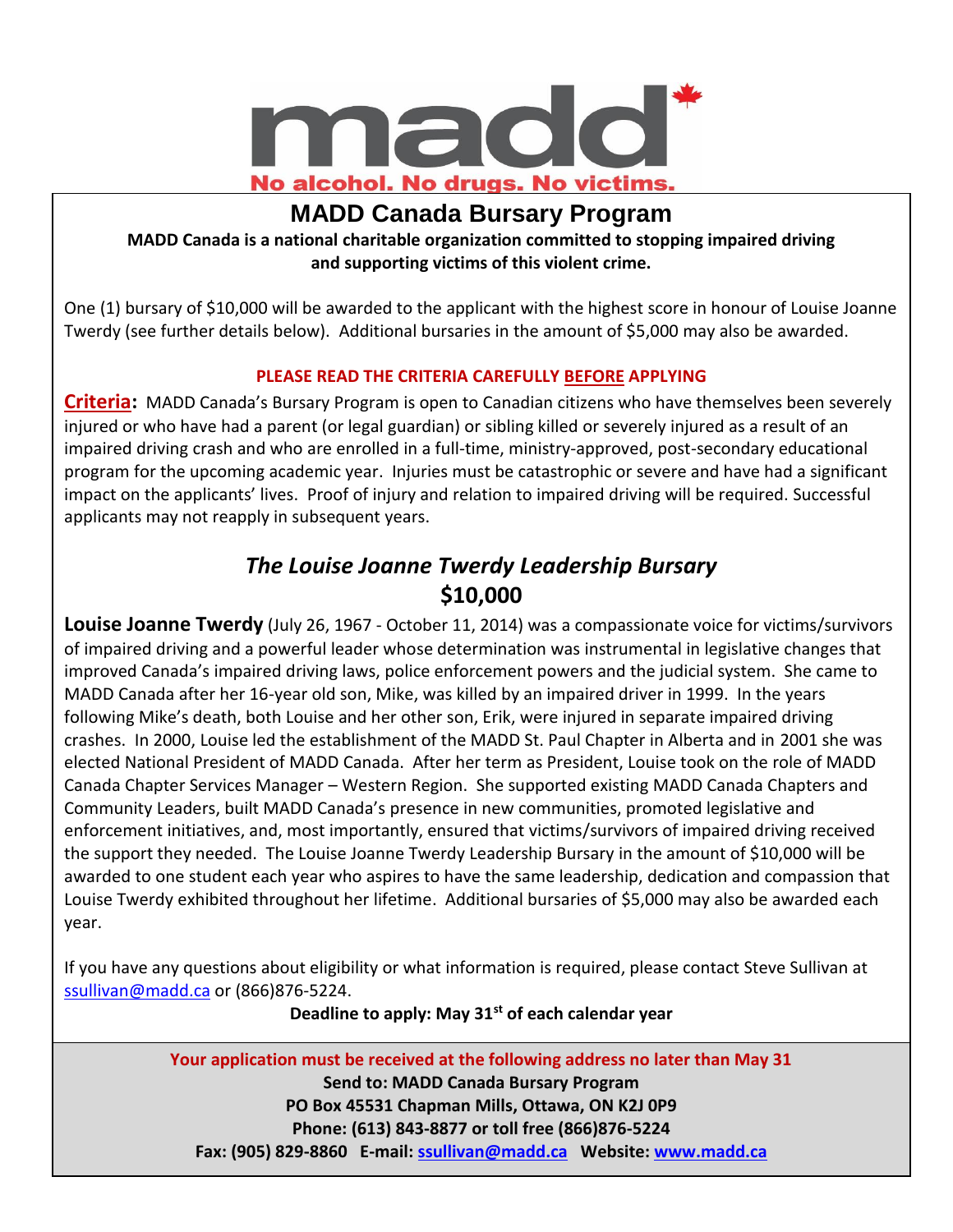

## **MADD Canada Bursary Program**

#### **APPLICATION REQUIREMENTS CHECK LIST**

 $\Box$  Complete sections 1 through 6 of the application.

- $\Box$  Provide supporting documentation clearly indicating that the crash was a result of impaired driving. *(Samples of documentation: coroner's report, police report, newspaper clippings, letter from police, crown, lawyer, or other community leader or first responder who is familiar with the events of the crash, etc.)*
- $\Box$  If you are applying because you or a parent, legal guardian or sibling suffered a severe or catastrophic injury as a result of an impaired driving crash that has impacted your family's life, please provide evidence of the injury. *(Samples of documentation: medical records, letter from a doctor, letter from insurance company or lawyer, letter from an employer/school, or letter from a non-family caregiver.)*
- $\Box$  If your last name is different from the immediate family member who was killed or injured, please provide proof of the relationship. *(Proof can be in the form of a birth certificate, news article naming you as the child/sibling of the deceased, or a letter from a community professional who is familiar with your family. The community professional can be a police officer, clergy, accountant, doctor or lawyer and the letter should be written on their letterhead.)*
- **Provide a statement (maximum 2 pages) of the impact this event has had on you and your family.**
- $\Box$  Enclose the most up-to-date transcript of your school grades. You may also include past transcripts if you wish.
- $\Box$  Sign and date your application.

MADD Canada Bursary applications are reviewed by a selection committee comprised of MADD Canada National Board of Directors, community professionals and youth who are involved with MADD Canada. The selection committee rates the applications based on the impact of the death or injury on the applicant and their family, academic performance, financial need, long term plans and goals, school and community activities and volunteerism. **Students who have received a bursary in previous years may not re-apply.**

Applicants will be notified on or before August 31 as to the decision of the selection committee. Successful applicants will be required to provide proof of enrollment for the upcoming academic year and a Social Insurance Number (SIN) for Canada Revenue Agency purposes.

> Your application must be received at the following address no later than May 31 **Send to: MADD Canada Bursary Program PO Box 45531 Chapman Mills, Ottawa, ON. K2J 0P9 Phone: (613)843-8877 or toll free (866) 876-5224 Fax: (905) 829-8860 E-mail: ssullivan@madd.ca Website: [www.madd.ca](file:///C:/Documents%20and%20Settings/sjukes/Documents%20and%20Settings/wkristensen/Desktop/Bursary%20changes/www.madd.ca)**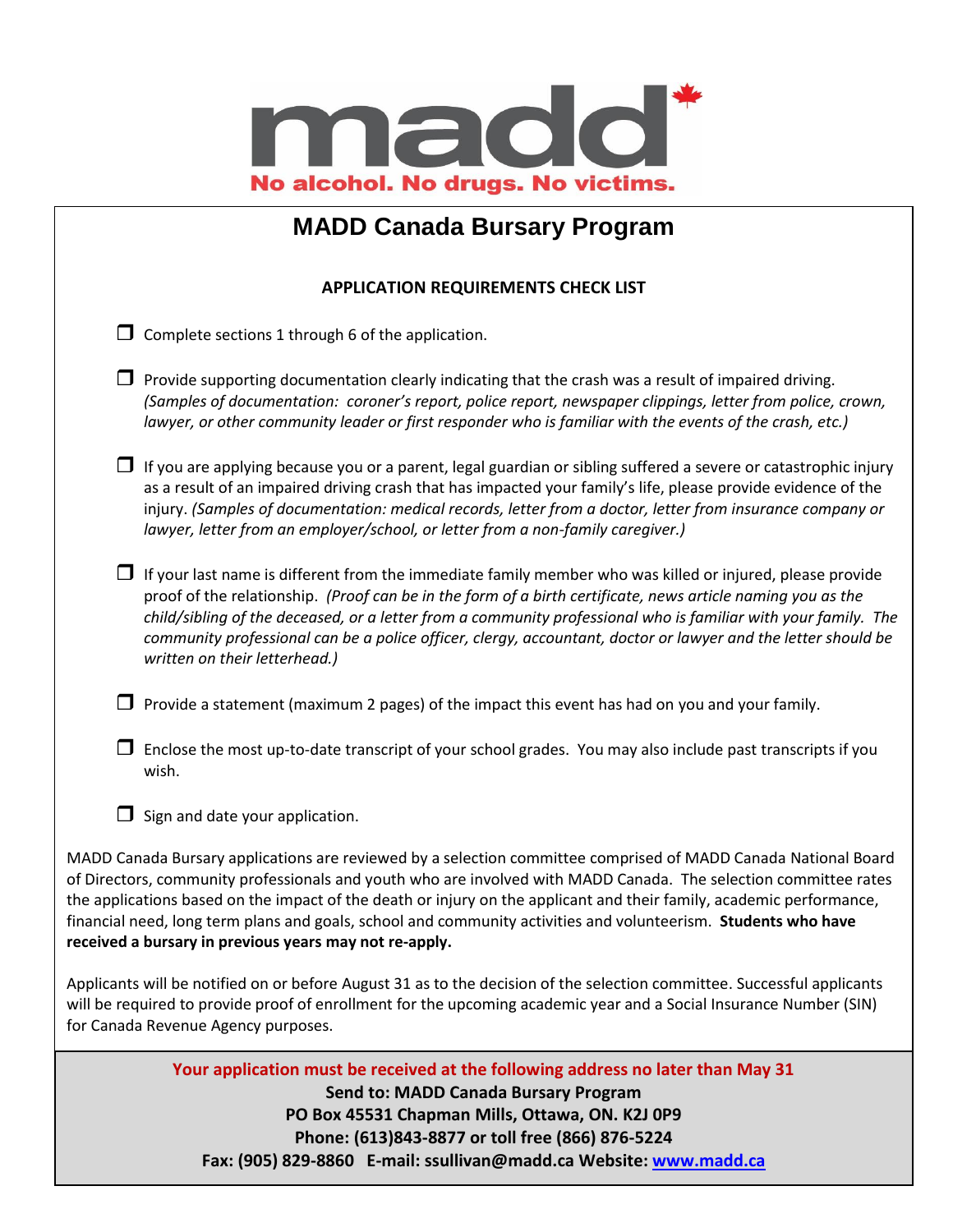

| <b>PART 1 - IDENTIFYING INFORMATION</b>                                                                                                                                                                                                                                                                                                                                                                                                                                                   |  |                                                                                                                               |  |  |  |
|-------------------------------------------------------------------------------------------------------------------------------------------------------------------------------------------------------------------------------------------------------------------------------------------------------------------------------------------------------------------------------------------------------------------------------------------------------------------------------------------|--|-------------------------------------------------------------------------------------------------------------------------------|--|--|--|
|                                                                                                                                                                                                                                                                                                                                                                                                                                                                                           |  |                                                                                                                               |  |  |  |
|                                                                                                                                                                                                                                                                                                                                                                                                                                                                                           |  |                                                                                                                               |  |  |  |
| Yes $\Box$ No $\Box$                                                                                                                                                                                                                                                                                                                                                                                                                                                                      |  | Have you ever been charged with impaired driving or been sanctioned under a Provincial Highway Traffic Act?                   |  |  |  |
| Mailing Address/ Street:                                                                                                                                                                                                                                                                                                                                                                                                                                                                  |  | <u> 1989 - Johann Stoff, amerikansk politiker (d. 1989)</u>                                                                   |  |  |  |
|                                                                                                                                                                                                                                                                                                                                                                                                                                                                                           |  |                                                                                                                               |  |  |  |
|                                                                                                                                                                                                                                                                                                                                                                                                                                                                                           |  |                                                                                                                               |  |  |  |
| <b>PART 2 - FAMILY IMPACT</b>                                                                                                                                                                                                                                                                                                                                                                                                                                                             |  |                                                                                                                               |  |  |  |
| Name of immediate family member (mother, father, legal guardian, or sibling) killed or injured in an impaired<br>driving crash or check "Self" below:                                                                                                                                                                                                                                                                                                                                     |  |                                                                                                                               |  |  |  |
|                                                                                                                                                                                                                                                                                                                                                                                                                                                                                           |  |                                                                                                                               |  |  |  |
|                                                                                                                                                                                                                                                                                                                                                                                                                                                                                           |  | How is this person related to you? Mother $\Box$ Father $\Box$ Legal Guardian $\Box$ Brother $\Box$ Sister $\Box$ Self $\Box$ |  |  |  |
| If your last name is different from the immediate family member who was killed or injured, please provide proof of<br>the relationship. (Proof can be in the form of a birth certificate, news article naming you as the child/sibling of the<br>deceased, or a letter from a community professional who is familiar with your family. The community professional<br>can be a police officer, clergy, accountant, doctor or lawyer and the letter should be written on their letterhead.) |  |                                                                                                                               |  |  |  |
| ALL APPLICANTS MUST PROVIDE DOCUMENTATION TO SUPPORT THAT THE CRASH WAS A RESULT OF IMPAIRED<br>DRIVING. Samples of documentation: coroner's report, police report, newspaper clippings, letter from police,<br>lawyer, crown or other community leader or first responder who is familiar with the events of the crash, etc.                                                                                                                                                             |  |                                                                                                                               |  |  |  |
| IF YOU OR YOUR IMMEDIATE FAMILY MEMBER ARE INJURED AS A RESULT OF THE CRASH, PLEASE PROVIDE<br>PROOF OF INJURY. Samples of documentation: medical records, letter from a doctor, letter from insurance<br>company or lawyer, letter from an employer/school, or letter from a non-family caregiver.                                                                                                                                                                                       |  |                                                                                                                               |  |  |  |
| PLEASE ENCLOSE A STATEMENT (maximum 2 pages) DESCRIBING THE IMPACT THIS EVENT HAS HAD ON YOU<br>AND YOUR FAMILY. Please include information about the emotional, physical and financial impact upon your<br>family.                                                                                                                                                                                                                                                                       |  |                                                                                                                               |  |  |  |
|                                                                                                                                                                                                                                                                                                                                                                                                                                                                                           |  | Have you or your family had any contact with a MADD Canada Chapter or Community Leader? Yes $\square$ No $\square$            |  |  |  |
|                                                                                                                                                                                                                                                                                                                                                                                                                                                                                           |  |                                                                                                                               |  |  |  |
| If No, would you like to receive information about MADD Canada Victim Support Services? Yes □ No □                                                                                                                                                                                                                                                                                                                                                                                        |  |                                                                                                                               |  |  |  |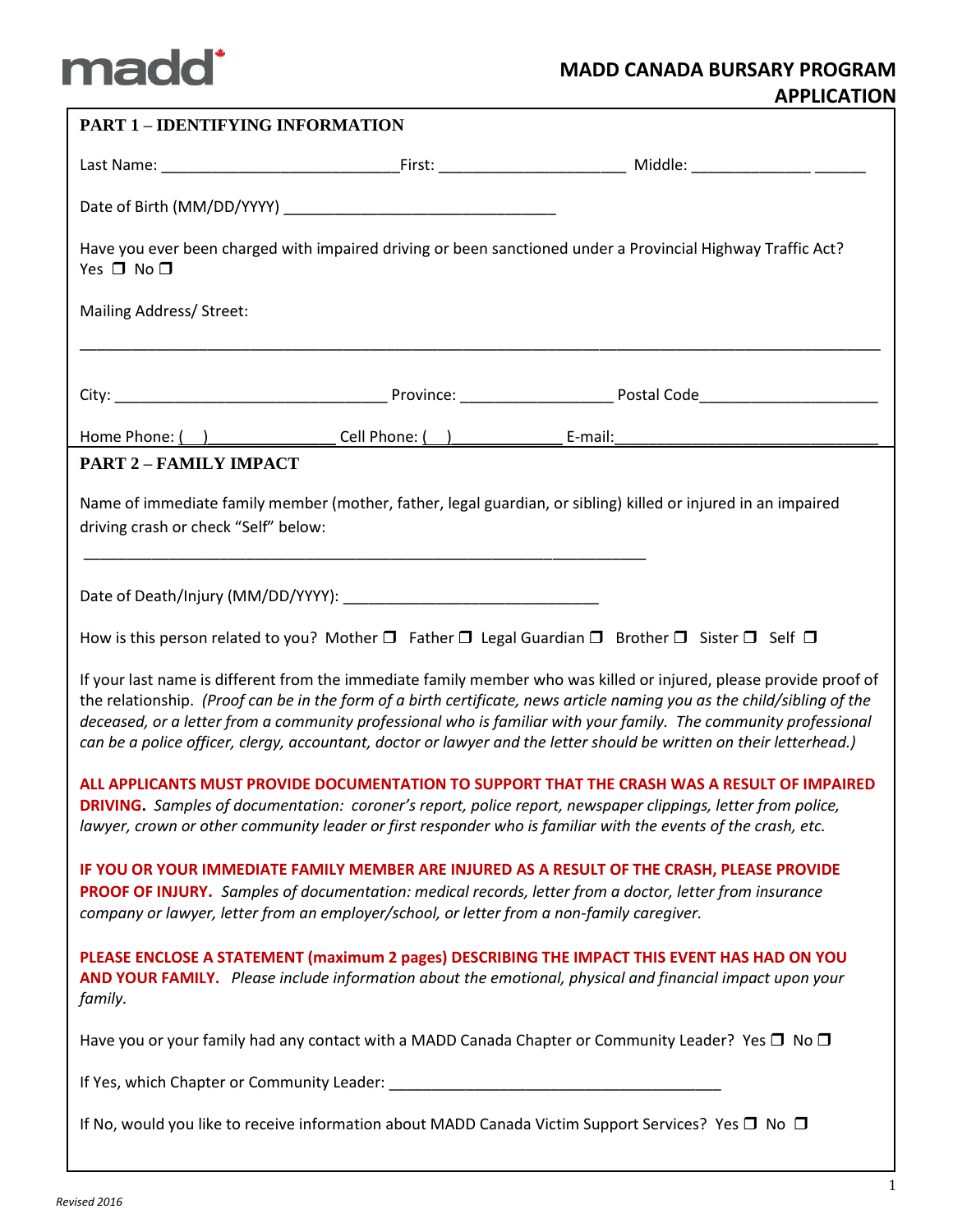# madd<sup>\*</sup>

| <b>PART 3 - EDUCATION INFORMATION</b>                                                                                                                       |          |                                                         |                                                               |  |  |  |  |
|-------------------------------------------------------------------------------------------------------------------------------------------------------------|----------|---------------------------------------------------------|---------------------------------------------------------------|--|--|--|--|
| Name of current or last school / institution: Name of the state of the state of the state of the state of the                                               |          |                                                         |                                                               |  |  |  |  |
|                                                                                                                                                             |          |                                                         |                                                               |  |  |  |  |
|                                                                                                                                                             |          |                                                         |                                                               |  |  |  |  |
| School contact person listed must be a teacher, guidance counselor, principal, or a Dean of a university.                                                   |          |                                                         |                                                               |  |  |  |  |
|                                                                                                                                                             |          |                                                         |                                                               |  |  |  |  |
| Full-time Education Program(s) Applied For:                                                                                                                 |          |                                                         |                                                               |  |  |  |  |
| School / Institution                                                                                                                                        | Location |                                                         | Program Tuition                                               |  |  |  |  |
|                                                                                                                                                             |          |                                                         |                                                               |  |  |  |  |
|                                                                                                                                                             |          | <u> 1989 - Johann Stein, fransk politiker (d. 1989)</u> | <u> 1980 - Johann Barn, mars an t-Amerikaansk politiker (</u> |  |  |  |  |
| PLEASE ENCLOSE THE MOST UP-TO-DATE TRANSCRIPT OF YOUR SCHOOL GRADES. YOU MAY ALSO PROVIDE<br>PAST TRANSCRIPTS IF YOU DESIRE.                                |          |                                                         |                                                               |  |  |  |  |
| <b>PART 4 - FINANCIAL NEED</b>                                                                                                                              |          |                                                         |                                                               |  |  |  |  |
| How will your tuition be paid? Please check all that apply.                                                                                                 |          |                                                         |                                                               |  |  |  |  |
| Part-time employment $\Box$ Student Loan $\Box$ Parent / Family Member $\Box$                                                                               |          |                                                         |                                                               |  |  |  |  |
| Other $\square$<br><u> 1980 - John Stein, mars and der Stein and der Stein and der Stein and der Stein and der Stein and der Stein a</u><br>Please describe |          |                                                         |                                                               |  |  |  |  |
|                                                                                                                                                             |          |                                                         |                                                               |  |  |  |  |
| Do you anticipate receiving or have you applied for other scholarships? Yes $\square$ No $\square$                                                          |          |                                                         |                                                               |  |  |  |  |
| If yes, please indicate below the amount, when and from where:                                                                                              |          |                                                         |                                                               |  |  |  |  |
| Where will you live while at school and what is the distance you will need to travel each day?                                                              |          |                                                         |                                                               |  |  |  |  |
| School Residence $\square$ Shared Accommodation with other students $\square$<br>My own apartment/home $\square$<br>Home $\square$                          |          |                                                         |                                                               |  |  |  |  |
|                                                                                                                                                             |          |                                                         |                                                               |  |  |  |  |
| km.                                                                                                                                                         |          |                                                         |                                                               |  |  |  |  |
| If you are injured, do you require any special assistance/equipment in order for you to attend classes or study? If                                         |          |                                                         |                                                               |  |  |  |  |
|                                                                                                                                                             |          |                                                         |                                                               |  |  |  |  |